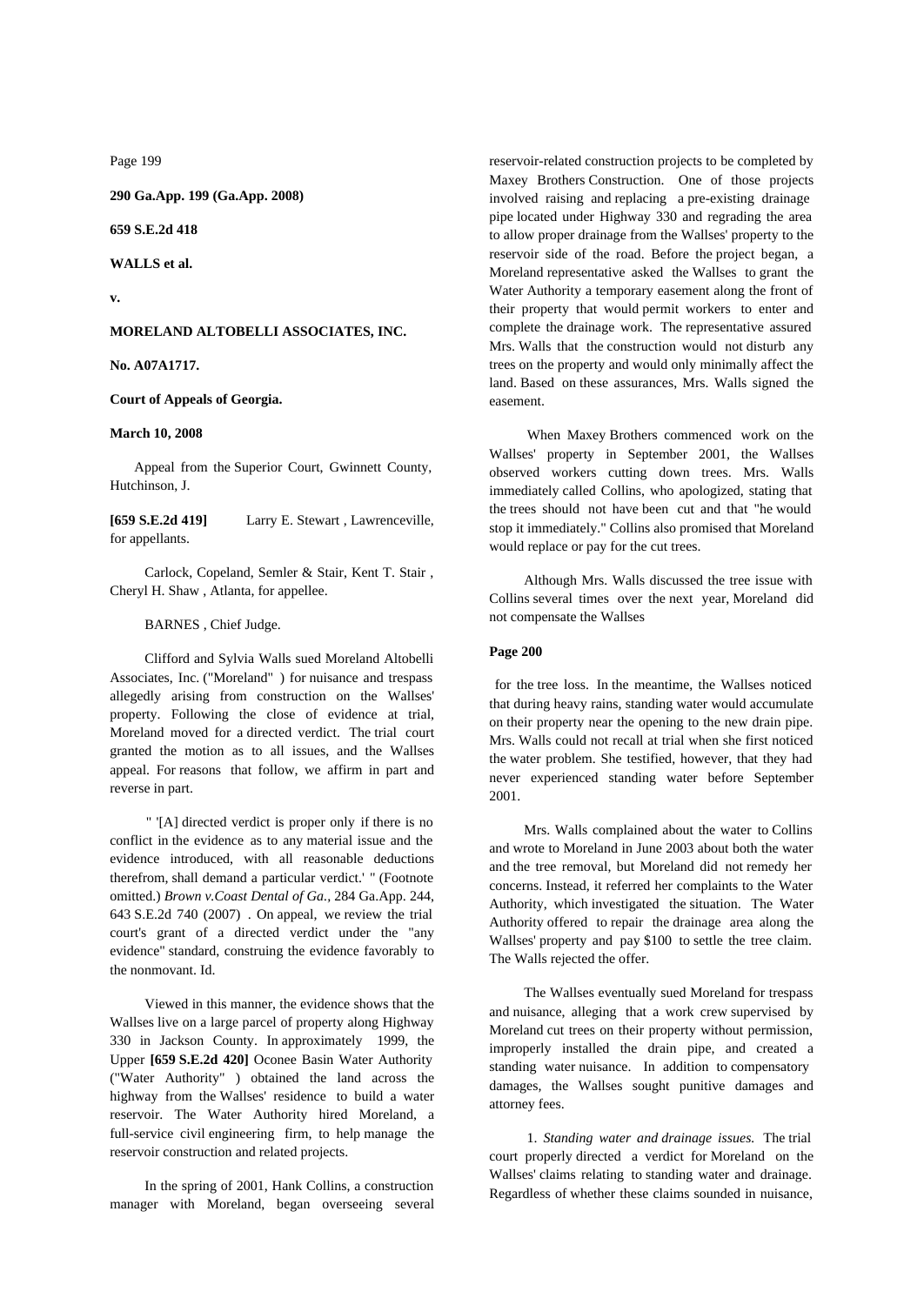trespass, or negligence, causation was a central element. See *Grinold v.Farist,* 284 Ga.App. 120, 122(2), 643 S.E.2d 253 (2007) ; *Oswell v. Nixon,* 275 Ga.App. 205, 207(1), 620 S.E.2d 419 (2005) (an "essential element of a tort claim under Georgia law is the existence of damage proximately caused by the alleged tortious act" ). And the and perform work related to the pipe installation. The wallses offered no evidence that the work overseen by Walls, however, objected to any tree cutting, and a Wallses offered no evidence that the work overseen by Moreland caused the water problem.

We recognize that the Wallses' property experienced no standing water before the September 2001 construction. At trial, however, Mrs. Walls could not remember when the drainage problem began, relating it only to the "next heavy rain [ ]," and she did not report the water condition to Moreland until approximately one year after Maxey Brothers completed the project. Moreover, even if the Wallses had established a temporal connection between the September 2001 work and the standing water, "[t]he mere fact that one event chronologically follows another is alone insufficient to establish a causal relation between them." (Citation and punctuation omitted.) *Langston v. Allen,* 268 Ga. 733, 734-735(3), 493 S.E.2d 401 (1997) .

The Wallses offered no testimony-expert or otherwise-that the pipe installation and grading work performed by Maxey Brothers **[659 S.E.2d 421]** was inadequate or resulted in standing water. In fact, Mrs. Walls testified that she did not know who created the drainage problem. Moreland, on the other hand, presented evidence that Maxey Brothers constructed, sloped, and graded the area for proper drainage

### **Page 201**

away from the Wallses' property. Moreland also produced evidence that following the project's completion, a utility company laid underground cable in the area and Jackson County installed a water line along the road, both of which altered the grade. And Collins testified that Mrs. Walls first complained about the water problem *after* the utility company worked in the area.

Because the Wallses failed to link the work performed by Maxey Brothers and Moreland to the drainage problem, they did not establish causation.Accordingly, the trial court properly directed a verdict for Moreland on all claims relating to standing water and drainage. See *Langston,* supra, 268 Ga. at 734-735(3), 493 S.E.2d 401; *Grinold,* supra, 284 Ga.App. at 122-123(2), 643 S.E.2d 253 .

2. *Tree cutting.* The trial court erred, however, to the extent it granted a directed verdict on the Wallses' claim for trespass based on the tree cutting. "The right of enjoyment of private property being an absolute right of every citizen, every act of another which unlawfully interferes with such enjoyment is a tort for which an action shall lie." OCGA § 51-9-1 . Cutting trees on property owned by another may result in a trespass under

this Code section. See *Gloss v. Jacobs,* 86 Ga.App. 161, 166, 71 S.E.2d 253 (1952) .

The evidence shows that Moreland and Maxey Brothers had permission to enter the Wallses' property and perform work related to the pipe installation. The Moreland representative assured Mrs. Walls that the work would not affect any trees. Mrs. Walls also testified that when she confronted Collins about the tree cutting, he stated that trees should not have been cut. Under these circumstances, a jury could find that the tree cutting exceeded the permitted entry onto the Wallses' property.

In moving for a directed verdict on this claim, Moreland argued that Maxey Brothers and the workers who actually felled the trees-not Moreland-committed the overseeing Maxey Brothers' work and ensuring that it complied with the project plans, which, according to at least some evidence, did not involve tree cutting. Moreover, Collins knew that Maxey Brothers planned to cut trees on the Wallses' property, but did nothing to stop the work. Based on this evidence, a jury could find Moreland liable for trespass. See OCGA § 51-9-1 ; *Chattahoochee Brick Co. v. Goings,* 135 Ga. 529, 535, 69 S.E. 865 (1910) (" 'One who aids, abets, or incites, or encourages or directs, by conduct or words, in the perpetration of a trespass is liable equally with actual trespassers.' " ); *Evansv. Cannon,* 34 Ga.App. 467, 472, 130 S.E. 76 (1925) (" 'One who procures or assists in the commission of a trespass or does any act which ordinarily induces its commission is liable therefor as the actual perpetrator.' " ).

## **Page 202**

 Finally, Moreland argues that a directed verdict on the tree-cutting claim was proper because the claim "actually sounded in professional negligence" and the Wallses offered no expert testimony regarding the standard of care. We fail to see how this claim raises professional negligence allegations. The Wallses contend that Moreland engaged in trespass by allowing Maxey Brothers to cut trees on their property without permission. The claim does not involve interpretation of design plans or plats, as Moreland contends. Rather, the Wallses assert that they explicitly denied permission to cut trees in connection with the easement work, that Moreland knew about the planned tree cutting, and that it did not prevent the destruction, despite its oversight responsibility.

The Wallses' tree-cutting claim does not bring professional judgment or expertise into play. See *Upson County Hosp. v. Head,* 246 Ga.App. 386, 389(1), 540 S.E.2d 626 (2000) (professional malpractice claim implicates professional judgment and skill). The trial court, therefore, erred in directing a verdict for Moreland